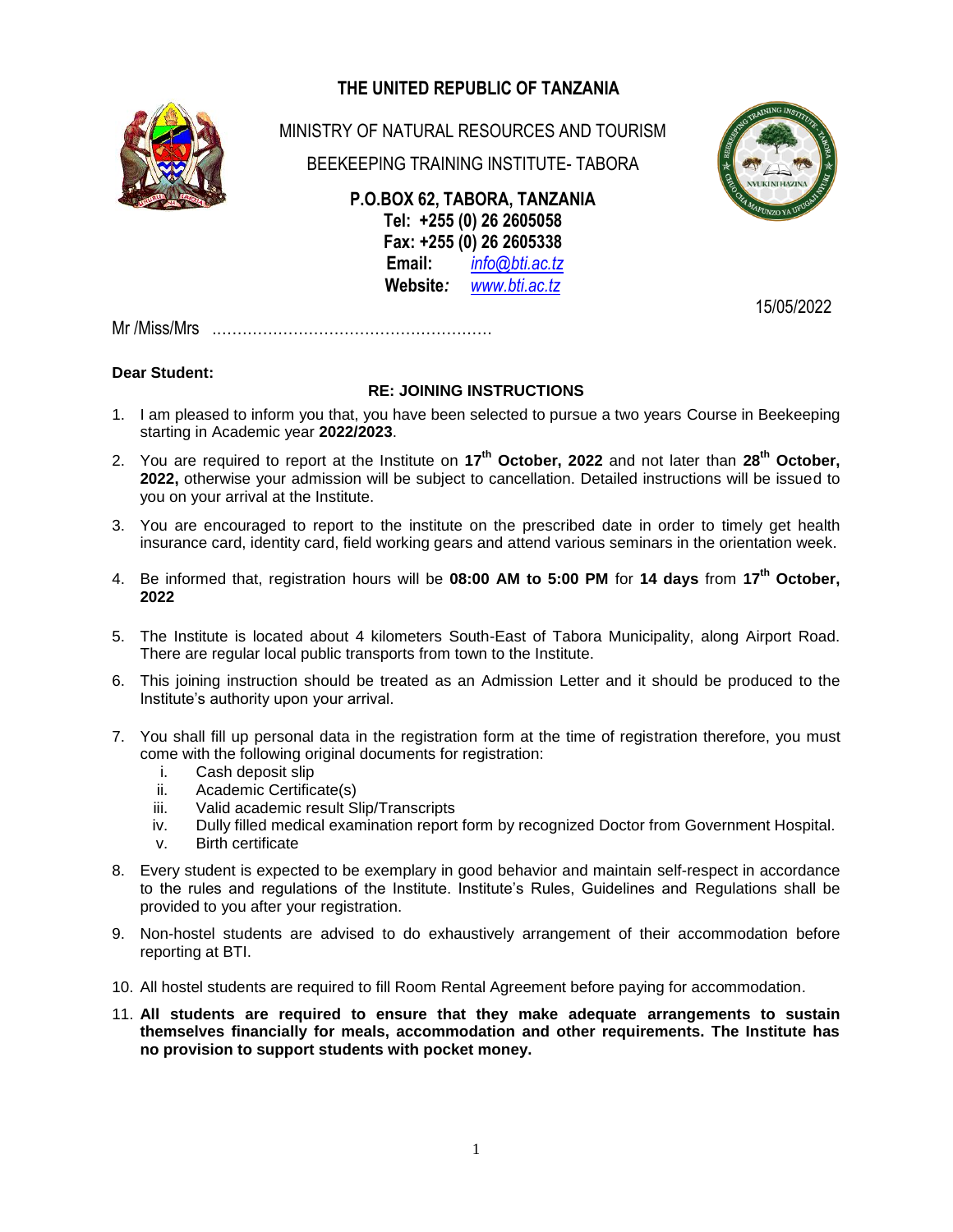|     |                            | <b>DIPLOMA</b>    |                    | <b>CERTIFICATE</b> |                    |
|-----|----------------------------|-------------------|--------------------|--------------------|--------------------|
| S/N | <b>ITEM</b>                | <b>FIRST YEAR</b> | <b>SECOND YEAR</b> | <b>FIRST YEAR</b>  | <b>SECOND YEAR</b> |
|     | <b>Tuition Fee</b>         | 670,000           | 670,000            | 670,000            | 670,000            |
| 2   | Examination                | 25,000            | 25,000             | 25,000             | 25,000             |
| 3   | Registration               | 10,000            |                    | 10,000             |                    |
| 4   | <b>Students Government</b> | 15,000            |                    | 15,000             |                    |
| 5   | <b>Caution Money</b>       | 10,000            |                    | 10,000             |                    |
| 6   | Medical fee                | 61,000            | 61,000             | 61,000             | 61,000             |
| ⇁   | Contribution to sports     | 10,000            | ۰                  | 10,000             |                    |
| 8   | NACTE fee                  | 15,000            | 15,000             | 15,000             | 15,000             |
| 9   | Graduation                 |                   | 15,000             |                    | 15,000             |
|     | <b>TOTAL</b>               | 816,000           | 786,000            | 816,000            | 786,000            |

#### 12. **Fees in TZS for Tanzanian students payable to the Principal**

#### 13. **Other charges and contributions in TZS for Tanzanian students payable to the Principal**

| S/N            | <b>TEM</b>                | <b>AMOUNT</b> | <b>REMARKS</b>                               |
|----------------|---------------------------|---------------|----------------------------------------------|
|                | Institute T-Shirt         | 25,000        | APPLICABLE TO ALL FIRST YEAR STUDENTS        |
|                | 2   Student Identity Card | 10.000        | APPLICABLE TO FIRST YEAR/ UPGRADING STUDENTS |
|                | 3   Field working gears   | 160,000       | APPLICABLE TO FIRST YEAR STUDENTS            |
| $\overline{A}$ | Accommodation             | 270,000       | APPLICABLE TO ALL HOSTEL STUDENTS            |

#### NOTE: *All students selected by TAMISEMI shall pay registration fees of TZS 5,000/- through control number developed from the NACTVET student's registration system during registration.*

- 14. Mode of payments payable to the Principal:
	- i. Students may pay their fees fully or in two installments:
		- a) At the beginning of the academic year (first semester) not less than 50% of the total fees.
			- b) At the beginning of the second semester, the last 50% installment.
	- ii. All Payments payable to Principal should be made through Control number (*Government electronic Payment Gateway*) which will be developed after communication with Institute via the **Registrar of Students: +255 759 558 893**

#### **NOTE: Any payment done without using control number shall not be recognized and will be at payers' risk.**

- 15. You're required to come with the following:
	- (a) Two colored passport size pictures
	- (b) Stationeries
	- (c) Scientific Calculator

16. Lastly, may I kindly wish you a happy and safe journey to Beekeeping Training Institute, Tabora.

## **SEMU L DAUD PRINCIPAL**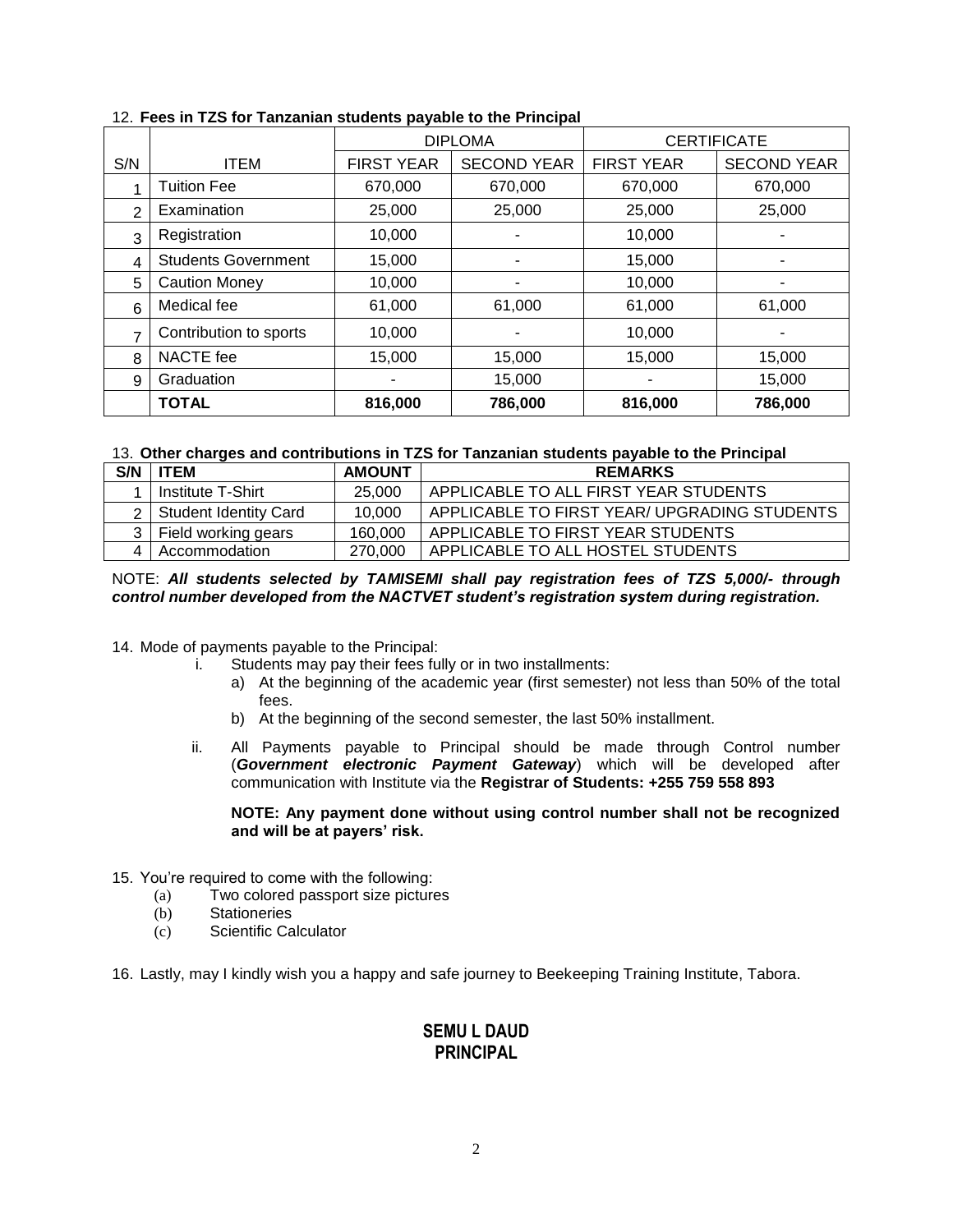### **BEEKEEPING TRAINING INSTITUTE P.O BOX 62, TABORA**



## MEDICAL EXAMINATION REPORT FORM

| А. | 1.                             |     | <b>PERSONAL HISTORY</b>     | Is the examinee suffering from the following? Indicate Yes or No |  |
|----|--------------------------------|-----|-----------------------------|------------------------------------------------------------------|--|
|    | 2.                             |     |                             |                                                                  |  |
|    | З.                             |     |                             |                                                                  |  |
|    | 4.                             |     |                             |                                                                  |  |
|    | 5.                             |     |                             |                                                                  |  |
| В. | 1.                             |     | <b>PHYSICAL EXAMINATION</b> |                                                                  |  |
|    | 2.                             |     |                             |                                                                  |  |
|    |                                |     |                             |                                                                  |  |
|    |                                |     |                             |                                                                  |  |
|    | 3.                             |     |                             |                                                                  |  |
|    | 4.                             |     |                             |                                                                  |  |
| C. | 1.                             |     | <b>LABOLATORY TEST</b>      |                                                                  |  |
|    | <b>Blood Examination</b><br>2. |     |                             |                                                                  |  |
|    |                                | (i) | Differential                |                                                                  |  |
|    |                                |     |                             |                                                                  |  |
|    |                                |     |                             |                                                                  |  |
|    |                                |     |                             |                                                                  |  |
|    |                                |     |                             |                                                                  |  |
|    |                                |     |                             |                                                                  |  |
|    |                                |     | (iii) Serological tests:    |                                                                  |  |
|    |                                |     |                             |                                                                  |  |
|    |                                |     |                             |                                                                  |  |
|    | 3.                             |     |                             |                                                                  |  |